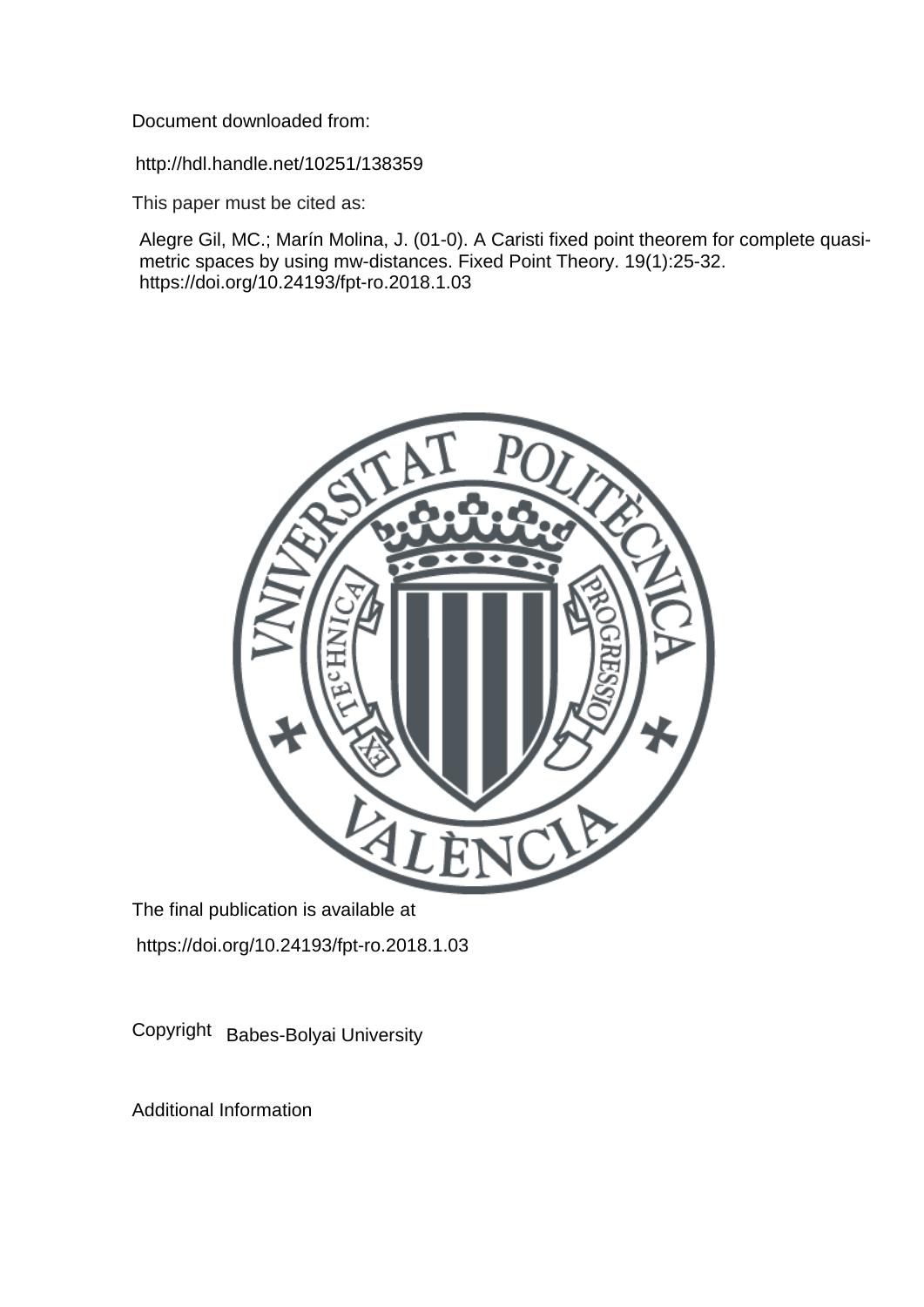# A Caristi fixed point theorem for complete quasi-metric spaces by using  $mw$ -distances

Carmen Alegre and Josefa Marín \*

Instituto Universitario de Matemática Pura y Aplicada, Universitat Politècnica de València, Camí de Vera s/n, 46022 Valencia, Spain E-mail: calegre@mat.upv.es, jomarinm@mat.upv.es

November 2, 2015

#### Abstract

In this paper we give a quasi-metric version of Caristi's fixed point theorem by using mw-distances. Our theorem generalizes a recent result obtained by Karapinar and Romaguera in [7].

Mathematics Subject Classification (2010): 47H10, 54H25, 54E50,

Keywords: fixed point, w-distance, mw-distance, quasi-metric, complete quasi-metric space, Caristi's fixed point theorem.

## 1 Introduction and preliminaries

In 1976, Caristi [3] stated the following result which is one of the most important generalizations of the Banach contraction principle.

**Theorem A.** (Caristi fixed point theorem) Let T be a self mapping of a complete metric space  $(X, d)$ . If there exists a lower semicontinuous function  $\varphi: X \to \mathbb{R}^+$  such that

$$
d(x,Tx) \le \varphi(x) - \varphi(Tx),\tag{1}
$$

for all  $x \in X$ , then T has a fixed point.

It is well known that this theorem is equivalent to Ekeland variational principle ([5]) which is nowadays an important tool in nonlinear analysis. Due to its application, Caristi's fixed point theorem has been investigated, extended, generalized and improved in several directions. Very recently, in [7] Karapinar and Romaguera proved, among other interesting results, the following quasi-metric generalization of Theorem A.

<sup>∗</sup>The authors acknowledge the support of the Ministry of Economy and Competitiveness of Spain, Grant MTM2012-37894-C02-01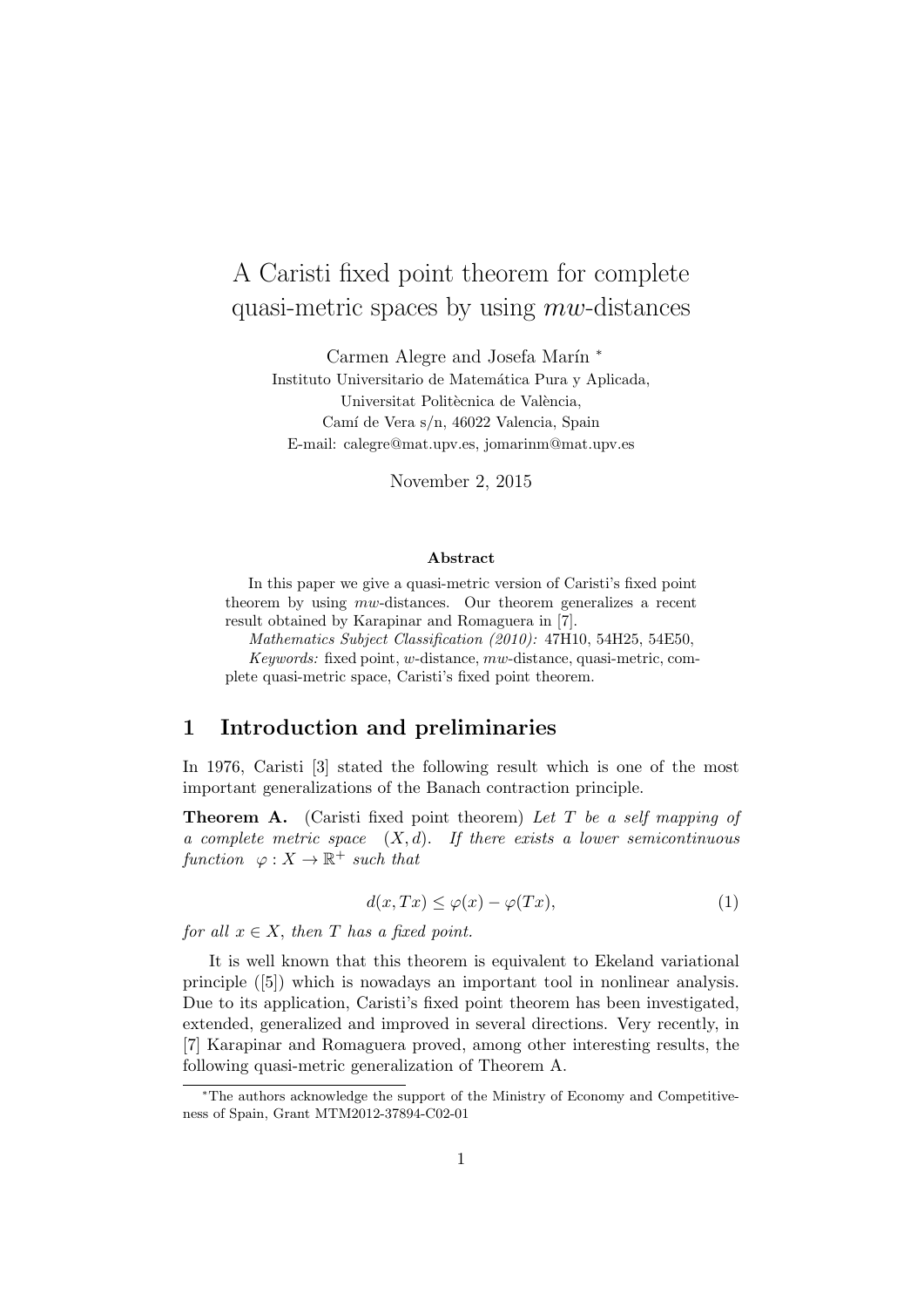**Theorem B.**  $((1) \rightarrow (2)$  in Theorem 2 of [7]) Let T be a self mapping of a right K-sequentially complete quasi-metric space  $(X, d)$ . If there exists a proper bounded below and nearly lower semicontinuous for  $\tau_d$ ,  $\varphi$  :  $X \rightarrow$  $\mathbb{R}\cup\{\infty\}$  such that  $d(Tx, x)+\varphi(Tx)\leq \varphi(x)$ , for all  $x\in X$ , then there exists  $z \in X$  such that  $\varphi(Tz) = \varphi(z)$  and  $d(Tz, z) = 0$ .

On the other hand, in  $[6]$  Kada et al. introduced the notion of w-distance on a metric space  $(X, d)$  as follows.

A function  $q: X \times X \to \mathbb{R}^+$  is a w-distance on  $(X, d)$  if it satisfies the following conditions:

- (W1)  $q(x, y) \leq q(x, z) + q(z, y)$ , for all  $x, y, z \in X$ ;
- (W2)  $q(x, \cdot) : X \to \mathbb{R}^+$  is lower semicontinuous for  $\tau_d$  for all  $x \in X$ ;
- (W3) for each  $\varepsilon > 0$  there exists  $\delta > 0$  such that if  $q(x, y) < \delta$  and  $q(x, z) < \delta$ then  $d(y, z) \leq \varepsilon$ .

Clearly the metric d is a w-distance on  $(X, d)$ .

In Theorem 2 of [6], the authors obtained the following generalization of Theorem A by using w-distances.

**Theorem C.** Let T be a self mapping of a complete metric space  $(X,d)$ and let q a w-distance on  $(X, d)$ . If there exists a lower semicontinuous function  $\varphi: X \to \mathbb{R}^+$  such that

$$
q(x,Tx) \le \varphi(x) - \varphi(Tx),
$$

for all  $x \in X$ , then T has a fixed point.

Later on, Park in [10] extended the notion of w-distance to quasi-metric spaces and this concept has been used in some directions in order to obtain fixed point results on complete quasi-metric spaces ([2], [8], [9]).

Since a quasi-metric  $d$  is not in general a  $w$ -distance on the quasi-metric space  $(X, d)$ , in [1] we introduced the notion of mw-distance which generalizes the concept of quasi-metric and we obtained fixed point theorems for generalized contractions with respect to mw-distances on complete quasimetric spaces.

**Definition 1.** (Definition 3 of [1]) An mw-distance on a quasi-metric space  $(X, d)$  is a function  $q: X \times X \to \mathbb{R}^+$  satisfying the following conditions: (W1)  $q(x, y) \leq q(x, z) + q(z, y)$  for all  $x, y, z \in X$ ; (W2)  $q(x, \cdot) : X \to \mathbb{R}^+$  is lower semicontinuous on  $(X, \tau_{d^{-1}})$  for all  $x \in X$ ; (mW3) for each  $\varepsilon > 0$  there exists  $\delta > 0$  such that if  $q(y,x) \leq \delta$  and

 $q(x, z) \leq \delta$  then  $d(y, z) \leq \varepsilon$ .

Note that the concepts of w-distance and  $mw$ -distance are independent (see examples of [1]) both in quasi-metric spaces and metric spaces.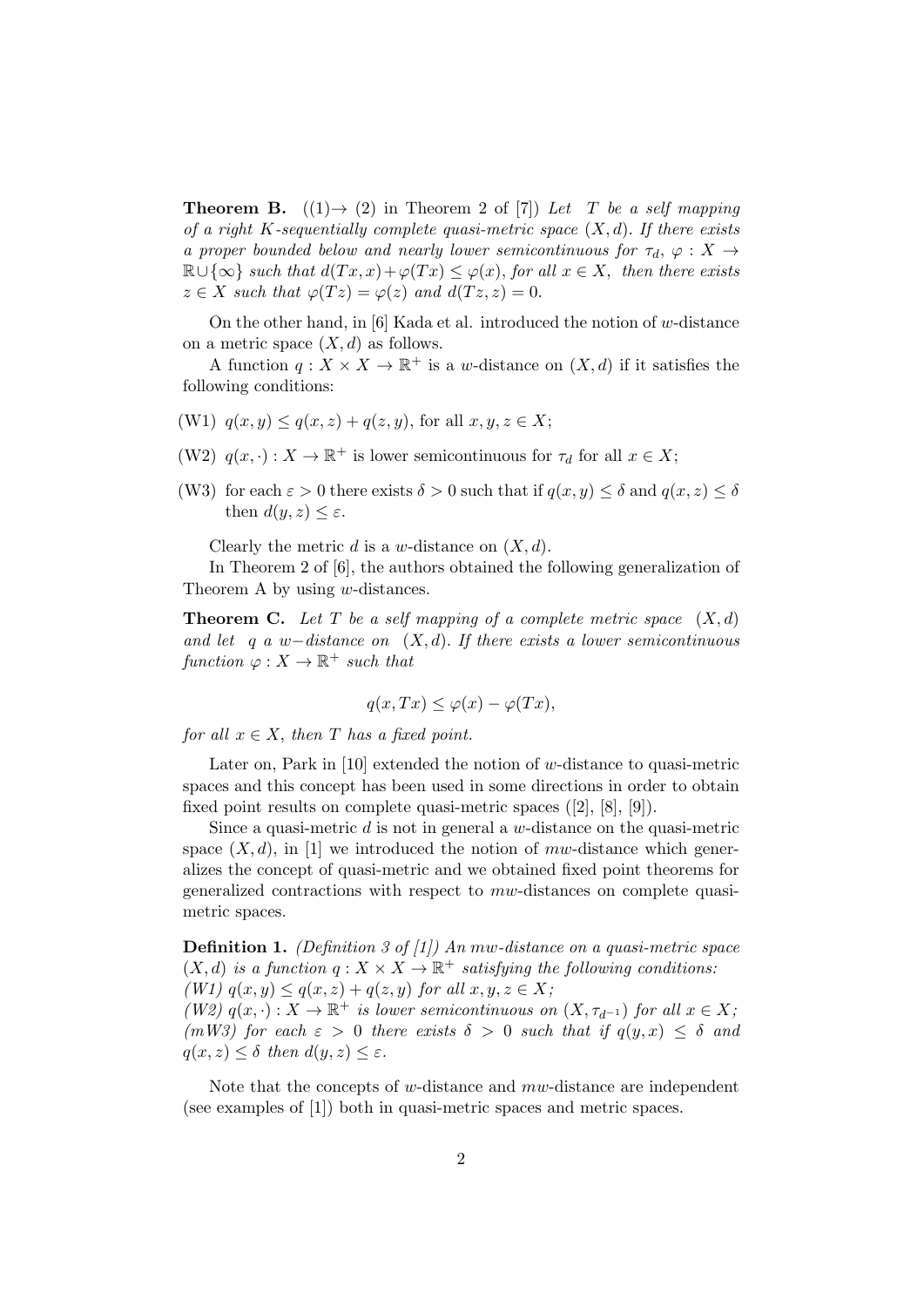In this paper we prove a quasi-metric version of Caristi's fixed point theorem by using mw-distances which generalizes Theorem B. We also obtain a generalization of Theorem A similar to Theorem C but using mw-distances instead of w-distances.

We start by recalling several notions and properties of the theory of quasi-metric spaces. Our basic reference is [4].

A quasi-metric on a set X is a function  $d: X \times X \to \mathbb{R}^+$  such that for all  $x, y, z \in X$ : (i)  $d(x, y) = d(y, x) = 0$  if and only if  $x = y$ ; (ii)  $d(x, y) \leq d(x, z) + d(z, y).$ 

A quasi-metric space is a pair  $(X, d)$  such that X is a set and d is a quasi-metric on X.

Each quasi-metric d on a set X induces a  $T_0$  topology  $\tau_d$  on X which has as a base the family of open balls  ${B_d(x, \varepsilon) : x \in X, \varepsilon > 0}$ , where  $B_d(x,\varepsilon) = \{y \in X : d(x,y) < \varepsilon\}$  for all  $x \in X$  and  $\varepsilon > 0$ .

If d is a quasi-metric on X then  $\tau_d$  is a  $T_1$  topology if and only if  $d(x, y) =$ 0 implies  $x = y$ .

Given a quasi-metric d on X, the function  $d^{-1}$  defined by  $d^{-1}(x, y) =$  $d(y, x)$  for all  $x, y \in X$ , is also a quasi-metric on X, called conjugate quasimetric, and the function  $d^s$  defined by  $d^s(x, y) = \max\{d(x, y), d(y, x)\}\)$ all  $x, y \in X$ , is a metric on X.

There exist several different notions of Cauchy sequence and quasi-metric completeness in the literature (see e.g. [4]). Here we will consider the following ones.

A sequence  $(x_n)_{n\in\mathbb{N}}$  in a quasi-metric  $(X,d)$  is said to be left (right) K-Cauchy if for each  $\varepsilon > 0$  there exists  $n_0 \in \mathbb{N}$  such that  $d(x_n, x_m) \leq \varepsilon$ whenever  $n_0 \leq n \leq m$   $(n_0 \leq m \leq n)$ .

A quasi-metric space  $(X, d)$  is  $d^{-1}$ -complete if every left K-Cauchy sequence  $(x_n)_{n\in\mathbb{N}}$  in  $(X,d)$  converges with respect to the topology  $\tau_{d^{-1}}$ , i.e., there exists  $z \in X$  such that  $d(x_n, z) \to 0$ .

Note that our notion of  $d^{-1}$ -completeness of  $(X, d)$  coincides with the usual notion of right K-sequential completeness of  $(X, d^{-1})$ .

#### 2 The results

The following lemma is necessary to prove our main result (Theorem 1 below).

**Lemma 1.** Let  $(X, d)$  be a quasi-metric space, q an mw−distance on  $(X, d)$ and  $(x_n)_{n\in\mathbb{N}}$  a sequence in X. If for each  $\varepsilon > 0$  there exists  $n_0 \in \mathbb{N}$  such that  $q(x_n, x_m) \leq \varepsilon$  whenever  $n_0 \leq n < m$ , then  $(x_{2n})_{n \in \mathbb{N}}$  and  $(x_{2n-1})_{n \in \mathbb{N}}$  are left  $K$ -Cauchy sequences in  $(X, d)$ .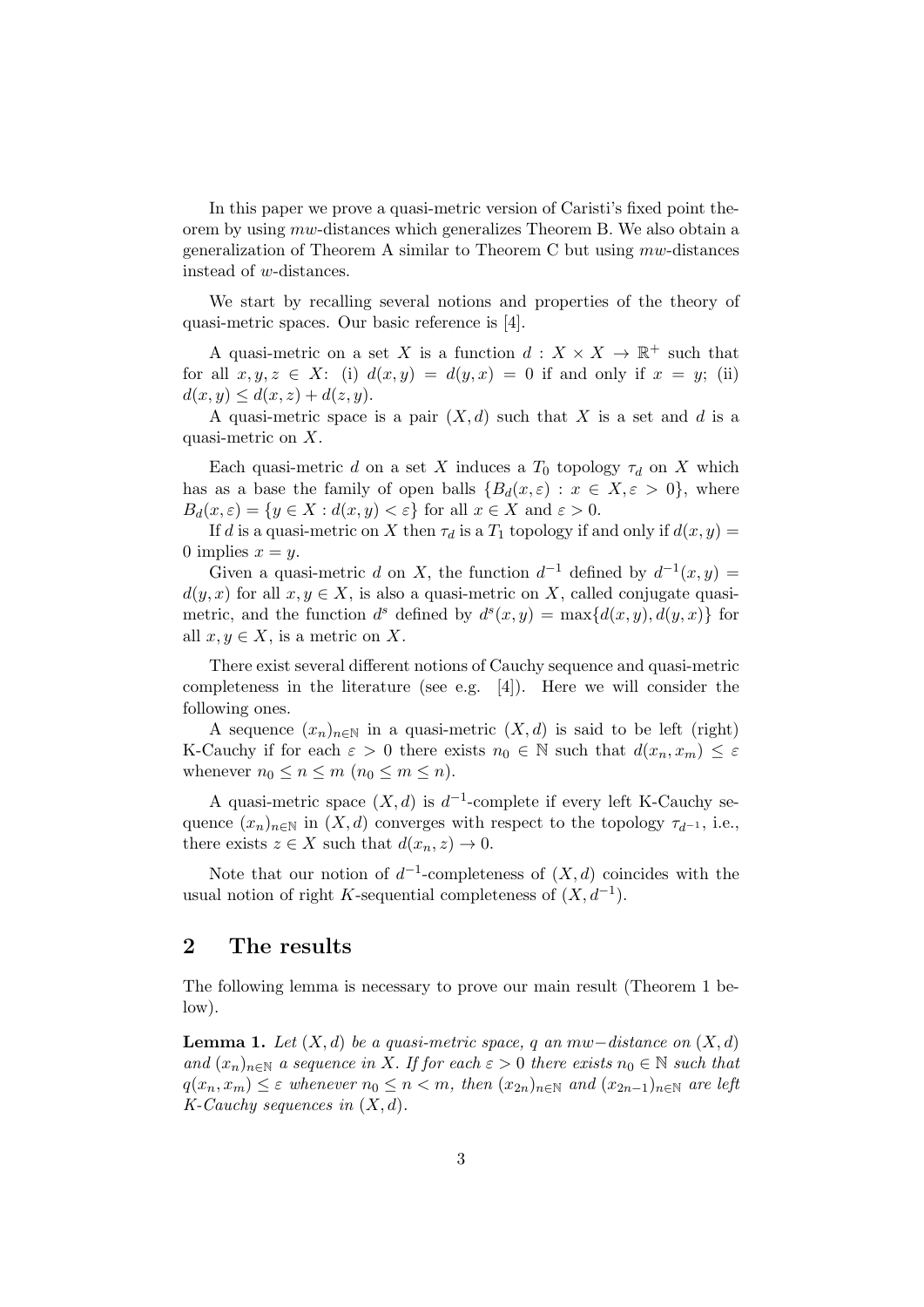*Proof.* Let  $\varepsilon > 0$ . By  $(mW3)$ , there exists  $\delta > 0$  such that if  $q(y, x) \leq \delta$  and  $q(x, z) \leq \delta$  then  $d(y, z) \leq \varepsilon$ .

By hypothesis, there exists  $n_0$  such that  $q(x_n, x_m) \leq \delta$  whenever  $n_0 \leq$  $n < m$ . Then,  $q(x_{2n}, x_{2n+1}) \leq \delta$  and  $q(x_{2n+1}, x_{2m}) \leq \delta$  whenever  $n_0 \leq n <$ m. Consequently,  $d(x_{2n}, x_{2m}) \leq \varepsilon$  whenever  $n_0 \leq n \leq m$ .

In a similar way it is proved that  $(x_{2n-1})_{n\in\mathbb{N}}$  is a left K-Cauchy sequence.  $\Box$ 

Recall that if X is a (nonemptyset) set, a function  $f: X \to \mathbb{R} \cup \{\infty\}$  is said to be proper if there exists  $x \in X$  such that  $f(x) < \infty$ .

In [7], the authors introduced the notion of nearly lower semicontinuity which is a generalization of the concept of lower semicontinuity. A proper function  $f: X \to \mathbb{R} \cup {\infty}$  is nearly semicontinuous on the quasi-metric space  $(X, d)$  if whenever  $(x_n)_{n \in \mathbb{N}}$  is a sequence of distinct points of X that  $\tau_d$  converges to some  $x \in X$  then  $f(x) \leq \liminf_{n \to \infty} f(x_n)$ .

**Theorem 1.** Let T be a self mapping of a  $d^{-1}$ -complete quasi-metric space  $(X, d)$  and let q be an mw−distance on  $(X, d)$ . If there exists a proper bounded below and nearly lower semicontinuous function for  $\tau_{d^{-1}}$ ,  $\varphi: X \rightarrow$  $\mathbb{R} \cup {\infty}$  such that  $q(x,Tx)+\varphi(Tx) \leq \varphi(x)$ , for all  $x \in X$ , then there exists  $z \in X$  such that  $\varphi(Tz) = \varphi(z)$  and  $q(z, Tz) = 0$ .

*Proof.* For each  $x \in X$  let

$$
S(x) = \{ y \in X : q(x, y) + \varphi(y) \le \varphi(x) \}.
$$

Since  $Tx \in S(x)$ , we have that  $S(x) \neq \emptyset$  for all  $x \in X$ . Let

$$
i(x) = inf{\varphi(y) : y \in S(x)}.
$$

Let  $x_1 \in X$  such that  $\varphi(x_1) < \infty$ . There exists  $x_2 \in S(x_1)$  such that  $\varphi(x_2) \leq i(x_1) + 1$ . Following this process we obtain a sequence  $(x_n)_{n \in \mathbb{N}}$  in X such that

$$
x_{n+1} \in S(x_n),
$$
  

$$
\varphi(x_{n+1}) < \infty,
$$

and

$$
\varphi(x_{n+1}) \le i(x_n) + \frac{1}{n}
$$

for all  $n \in \mathbb{N}$ . Since  $q(x_n, x_{n+1}) + \varphi(x_{n+1}) \leq \varphi(x_n)$ , the sequence  $(\varphi(x_n))_{n \in \mathbb{N}}$ is non-increasing. So,  $\lim_{n\to\infty}\varphi(x_n)$  exists. Put  $l=\lim_{n\to\infty}\varphi(x_n)$ .

Now we prove that  $(x_{2n})_{n\in\mathbb{N}}$  is a left K-Cauchy sequence in  $(X, d)$ . If  $m > n$ , then

$$
q(x_n, x_m) \le \sum_{i=n}^{m-1} q(x_i, x_{i+1}) \le \sum_{i=n}^{m-1} (\varphi(x_i) - \varphi(x_{i+1})) = \varphi(x_n) - \varphi(x_m)
$$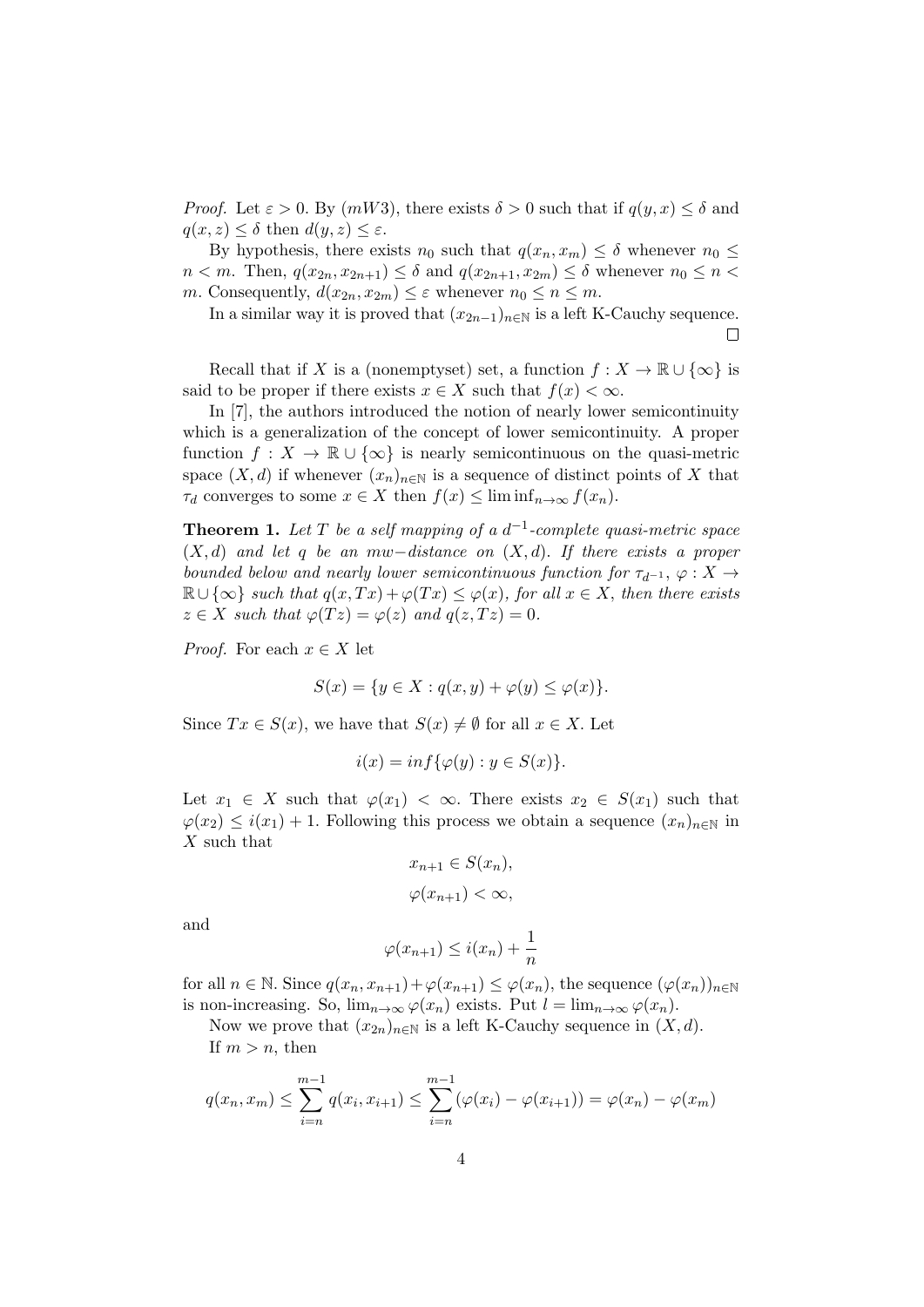Since  $(\varphi(x_n))_{n\in\mathbb{N}}$  is a Cauchy sequence, given  $\varepsilon > 0$  there exists  $n_0 \in \mathbb{N}$ such that if  $n_0 \leq n \leq m$  then  $\varphi(x_n) - \varphi(x_m) < \varepsilon$ . Therefore  $q(x_n, x_m) \leq$  $\varepsilon$  whenever  $n_0 \leq n < m$ . From Lemma 1,  $(x_{2n})_{n \in \mathbb{N}}$  is a left K-Cauchy sequence.

Without loss of generality, we distinguish the following two cases.

Case 1. The sequence  $(x_{2n})_{n\in\mathbb{N}}$  is eventually constant. Then there exists  $n_0 \in \mathbb{N}$  such that  $x_{2n} = x_{2n_0}$  for all  $n \ge n_0$ . Since

$$
\varphi(x_{2n+2}) - \frac{1}{2n} \leq \varphi(x_{2n+1}) - \frac{1}{2n} \leq i(x_{2n}) \leq \varphi(x_{2n+1}) \leq \varphi(x_{2n}),
$$

then

$$
\varphi(x_{2n_0}) - \frac{1}{2n} \leq i(x_{2n_0}) \leq \varphi(x_{2n_0}),
$$

for all  $n \geq n_0$ . Taking limits, we obtain that  $i(x_{2n_0}) = \varphi(x_{2n_0})$ . Since  $Tx_{2n_0} \in S(x_{2n_0})$ , then  $i(x_{2n_0}) \leq \varphi(Tx_{2n_0}) \leq \varphi(x_{2n_0})$ , so  $\varphi(Tx_{2n_0}) =$  $\varphi(x_{2n_0})$  and  $q(x_{2n_0}, Tx_{2n_0}) = 0$ .

Case 2.  $x_{2n} \neq x_{2m}$  for all  $n, m \in \mathbb{N}$  with  $n \neq m$ . Since  $(X, d)$  is  $d^{-1}$ complete there exists  $z \in X$  such that  $(x_{2n})$  converges to z in  $(X, \tau_{d^{-1}})$ .

Next we show that  $z \in S(x_{2n})$  for all  $n \in \mathbb{N}$ .

Let  $n \in \mathbb{N}$  and let  $\varepsilon > 0$ . Since  $q(x_{2n}, \cdot)$  is a lower semicontinuous function on  $(X, \tau_{d^{-1}})$  and  $\varphi$  is a nearly lower semicontinuous function on  $(X, \tau_{d^{-1}})$ , there exists  $m_0 > n$  such that if  $m \geq m_0$  then

$$
q(x_{2n}, z) - q(x_{2n}, x_{2m}) < \varepsilon
$$

and

$$
\varphi(z)-\varphi(x_{2m})<\varepsilon.
$$

Then

$$
q(x_{2n},z) < q(x_{2n},x_{2m}) + \varepsilon \leq \varphi(x_{2n}) - \varphi(x_{2m}) + \varepsilon < \varphi(x_{2n}) - \varphi(z) + 2\varepsilon.
$$

Therefore

$$
q(x_{2n}, z) + \varphi(z) \leq \varphi(x_{2n}),
$$

i.e.,  $z \in S(x_{2n})$  for all  $n \in \mathbb{N}$ .

Since  $0 \le q(x_{2n}, z) \le \varphi(x_{2n}) - \varphi(z)$ , we have that  $\varphi(z) \le \varphi(x_{2n})$ , for all  $n \in \mathbb{N}$ . So  $\varphi(z) \leq l$ .

Since  $\varphi(z) \geq i(x_{2n})$ , for all  $n \in \mathbb{N}$ , and  $l = \lim_{n \to \infty} i(x_n)$  because  $\varphi(x_{n+1}) \leq i(x_n) + \frac{1}{n} \leq \varphi(x_{n+1}) + \frac{1}{n}$ , we obtain that  $\varphi(z) \geq l$ . Hence  $l = \varphi(z)$ . On the other hand,

$$
q(x_{2n},Tz) \le q(x_{2n},z) + q(z,Tz) \le \varphi(x_{2n}) - \varphi(z) + \varphi(z) - \varphi(Tz) = \varphi(x_{2n}) - \varphi(Tz).
$$

Therefore,  $Tz \in S(x_{2n})$  for all  $n \in \mathbb{N}$ .

By using a similar argument to the one given above we obtain that  $l = \varphi(Tz)$ . Hence  $\varphi(z) = \varphi(Tz)$  and, consequently,  $q(z, Tz) = 0$ .

 $\Box$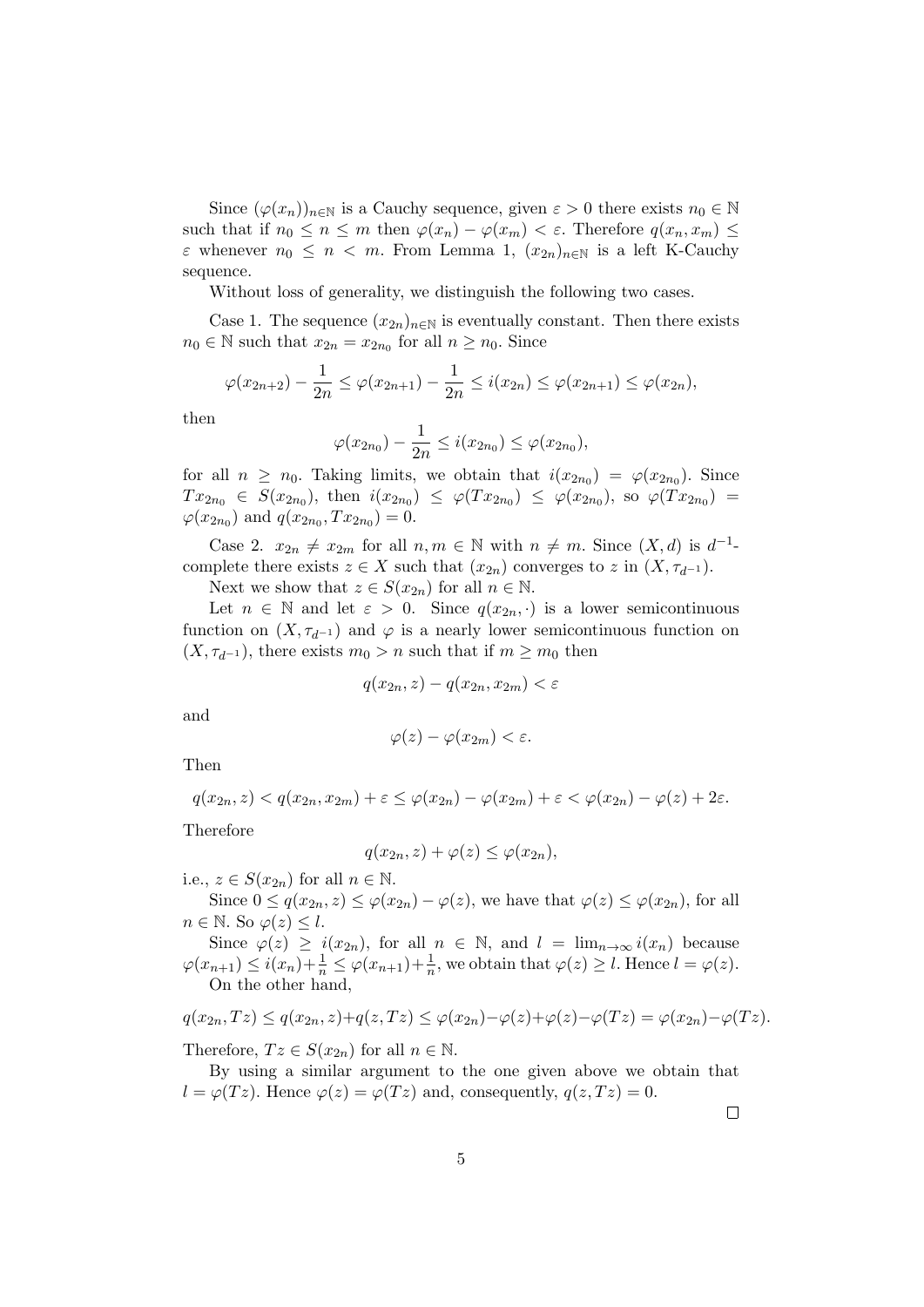Since every quasi-metric d on X is an  $mw$ -distance on  $(X, d)$ , we obtain the following corollary.

**Corollary 1.** Let T be a self mapping of a  $d^{-1}$ -complete quasi-metric space  $(X, d)$ . If there exists a proper bounded below and nearly lower semicontinuous function for  $\tau_{d^{-1}}$ ,  $\varphi: X \to \mathbb{R} \cup {\infty}$  such that  $d(x,Tx) + \varphi(Tx) \leq \varphi(x)$ , for all  $x \in X$ , then there exists  $z \in X$  such that  $\varphi(Tz) = \varphi(z)$  and  $d(z, Tz) = 0.$ 

This corollary is equivalent to Theorem B because a quasi-metric space  $(X, d)$  is right K-sequentially complete if and only if  $(X, d^{-1})$  is d-complete. Theorem B can be obtained directly from Theorem 1 taking  $q = d^{-1}$ .

On the other hand, since the class of the nearly lower semicontinuos functions on a metric space  $(X, d)$  coincides with the class of the lower semicontinuous functions on  $(X, d)$ , we obtain a generalization of Caristi's fixed point theorem in the same direction as Theorem B.

**Corollary 2.** Let T be a self mapping of a complete metric space  $(X, d)$  and let q be an mw−distance on  $(X, d)$ . If there exists a proper bounded below and lower semicontinuous function  $\varphi: X \to \mathbb{R} \cup {\infty}$  such that  $q(x,Tx)$  +  $\varphi(Tx) \leq \varphi(x)$ , for all  $x \in X$ , then T has a fixed point.

*Proof.* By Theorem 1, there exists  $z \in X$  such that  $\varphi(Tz) = \varphi(z)$  and  $q(z, T z) = 0$ . Now we are going to prove that  $z = T z$ .

Given  $\varepsilon > 0$  there exists  $\delta > 0$  such that if  $q(y, x) \leq \delta$  and  $q(x, z) \leq \delta$ then  $d(y, z) \leq \varepsilon$ . Since  $q(x_n, z) \leq \varphi(x_n) - \varphi(z)$ , for all  $n \in \mathbb{N}$  and  $l = \varphi(z)$ , there exists  $n_0 \in \mathbb{N}$  such that  $q(x_n, z) \leq \delta$  for all  $n \geq n_0$ . Since  $q(z, Tz) = 0$ δ, we have that  $d(x_n, Tz) < \varepsilon$  for all  $n \geq n_0$ . Therefore  $(x_n)_{n \in \mathbb{N}}$  converges to Tz. Consequently  $Tz = z$ .

 $\Box$ 

Remark 1. As mentioned above Caristi's fixed point theorem for metric spaces is a generalization of the Banach contraction principle. This is because if T is a contractive self mapping of a metric space  $(X, d)$ , then  $\varphi(x) = \frac{1}{1-r}d(x,Tx)$ , where r is the contractivity constant, is a lower semicontinuous function on X and  $d(x,Tx)+\varphi(Tx)\leq \varphi(x)$ . This is not the case in the quasi-metric framework. In fact, the Banach contraction principle is not fulfilled if the complete metric space is replaced by a  $d^{-1}$ -complete quasi-metric space. For instance, if  $X = \{1/n : n \in \mathbb{N}\}\$ and d is the quasimetric on X given by  $d(x, x) = 0$  and  $d(x, y) = x$  if  $x \neq y$  then  $(X, d)$  is  $d^{-1}$ -complete and the self mapping of X given by  $Tx = x/2$  is contractive but it has not fixed point. Note that  $T$  is not a Caristi type mapping because if that was the case, by Corollary 1, there exists  $z \in X$  such that  $d(z, Tz) = 0$  and then T has a fixed point since  $(X, \tau_d)$  is a  $T_1$  topological space.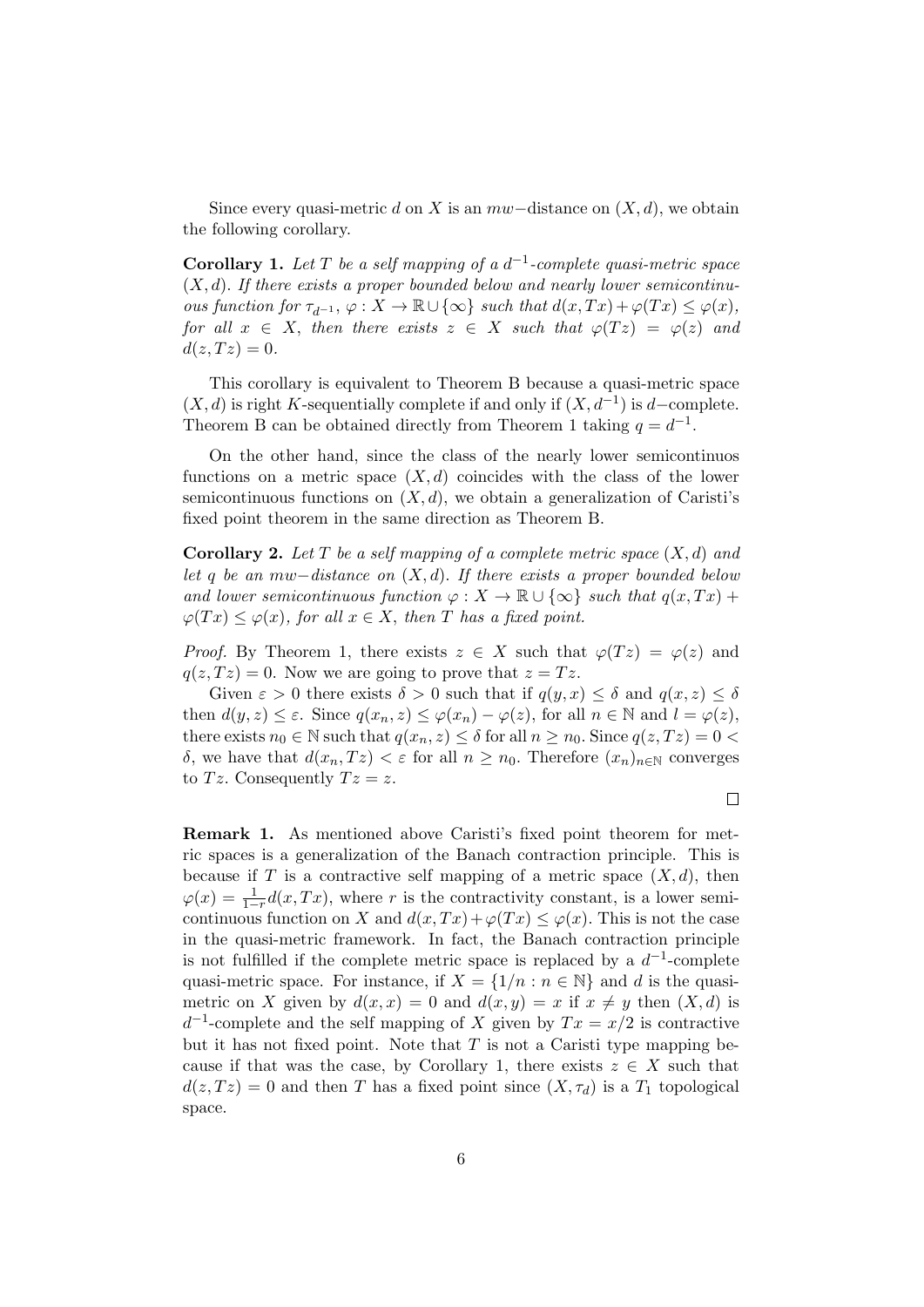**Remark 2.** As was expected, in Theorem 1 the condition  $q(x,Tx)$  +  $\varphi(Tx) \leq \varphi(x)$ , for all  $x \in X$ , can not be replaced by the condition  $q(Tx, x)$ +  $\varphi(Tx) \leq \varphi(x)$ , for all  $x \in X$ . Indeed, if  $X = \{1/n : n \in \mathbb{N}\}\$ , d is the quasimetric on X given by  $d(x, y) = y - x$  if  $x \le y$  and  $d(x, y) = 1$  if  $x > y$ ,  $q = d$ and  $\varphi$  is a function on X given by  $\varphi(x) = x$ , the self mapping of X given by  $Tx = x/2$ , satisfies that

$$
q(Tx,x)+\varphi(Tx)=\frac{x}{2}+\frac{x}{2}=\varphi(x)
$$

and nevertheless  $Tz \neq z$  for every  $z \in X$ .

Finally, we give a characterization of  $d^{-1}$ -completeness in terms of the quasi-metric version of Caristi's fixed point theorem given in Theorem 1. For this purpose, we give the following definition.

**Definition 2.** Let T a self mapping of the quasi-metric space  $(X, d)$ . We say that T is  $(q, \varphi)$ -Caristi if q is an mw−distance on  $(X, d)$  and  $\varphi : X \rightarrow$  $\mathbb{R}\cup\{\infty\}$  is a proper bounded below and nearly lower semicontinuous function for  $\tau_{d^{-1}}$  such that  $q(x,Tx)+\varphi(Tx)\leq \varphi(x)$ , for all  $x\in X$ .

The following example shows that if q is an  $mw$ -distance on the quasimetric space  $(X, d)$  and  $\varphi : X \to \mathbb{R} \cup {\infty}$  is a proper bounded below and nearly lower semicontinuous function for  $\tau_{d^{-1}}$ , then there exist  $(q, \varphi)$ -Caristi self mappings of X which are not  $(d, \varphi)$ -Caristi.

**Example 1.** Let  $X = \mathbb{N}$  and let d be the quasi-metric on X given by  $d(x, x) = 0$  and  $d(x, y) = x$  for all  $x, y \in X$ . Clearly,  $\tau_d$  is the discrete topology on X and  $\tau_{d-1} = \tau_d$ . Let q be the mw-distance on  $(X, d)$  given by  $q(1, 1) = 0$  and  $q(x, y) = 1/2$  otherwise. Define  $T: X \rightarrow X$  as  $T1 = 1$  and  $Tx = x - 1$  for all  $x > 1$ . If we consider the function  $\varphi : X \to \mathbb{R}$  given by  $\varphi(x) = x$ , then  $\varphi$  is nearly lower semicontinuous for  $\tau_{d^{-1}}$ ,  $q(1,T1) = 0$  $\varphi(1) - \varphi(T1)$  and if  $x > 1$ , then

$$
q(x,Tx) = 1/2 < 1 = \varphi(x) - \varphi(Tx).
$$

Therefore T is  $(q, \varphi)$ -Caristi. Nevertheless T is not  $(d, \varphi)$ -Caristi because  $d(x,Tx) > \varphi(x) - \varphi(Tx)$ , for all  $x > 1$ .

**Theorem 2.** Let  $(X, d)$  be a quasi-metric space. Then  $(X, d)$  is  $d^{-1}$ -complete if and only for every  $(q, \varphi)$ -Caristi self mapping T of X exists  $z \in X$  such that  $\varphi(z) = \varphi(Tz)$  and  $q(z,Tz) = 0$ .

Proof. From Theorem 1 we have the direct. For the converse, we suppose that X is not  $d^{-1}$ -complete. Then  $(X, d^{-1})$  is not right K-sequentially complete. By  $(2) \rightarrow (1)$  of Theorem 2 of [7], there exist a self mapping T of X and a proper bounded below and nearly lower semicontinuous function for  $\tau_{d^{-1}}, \varphi: X \to \mathbb{R} \cup {\infty}$  such that  $d^{-1}(Tx, x) + \varphi(Tx) \leq \varphi(x)$ , for all